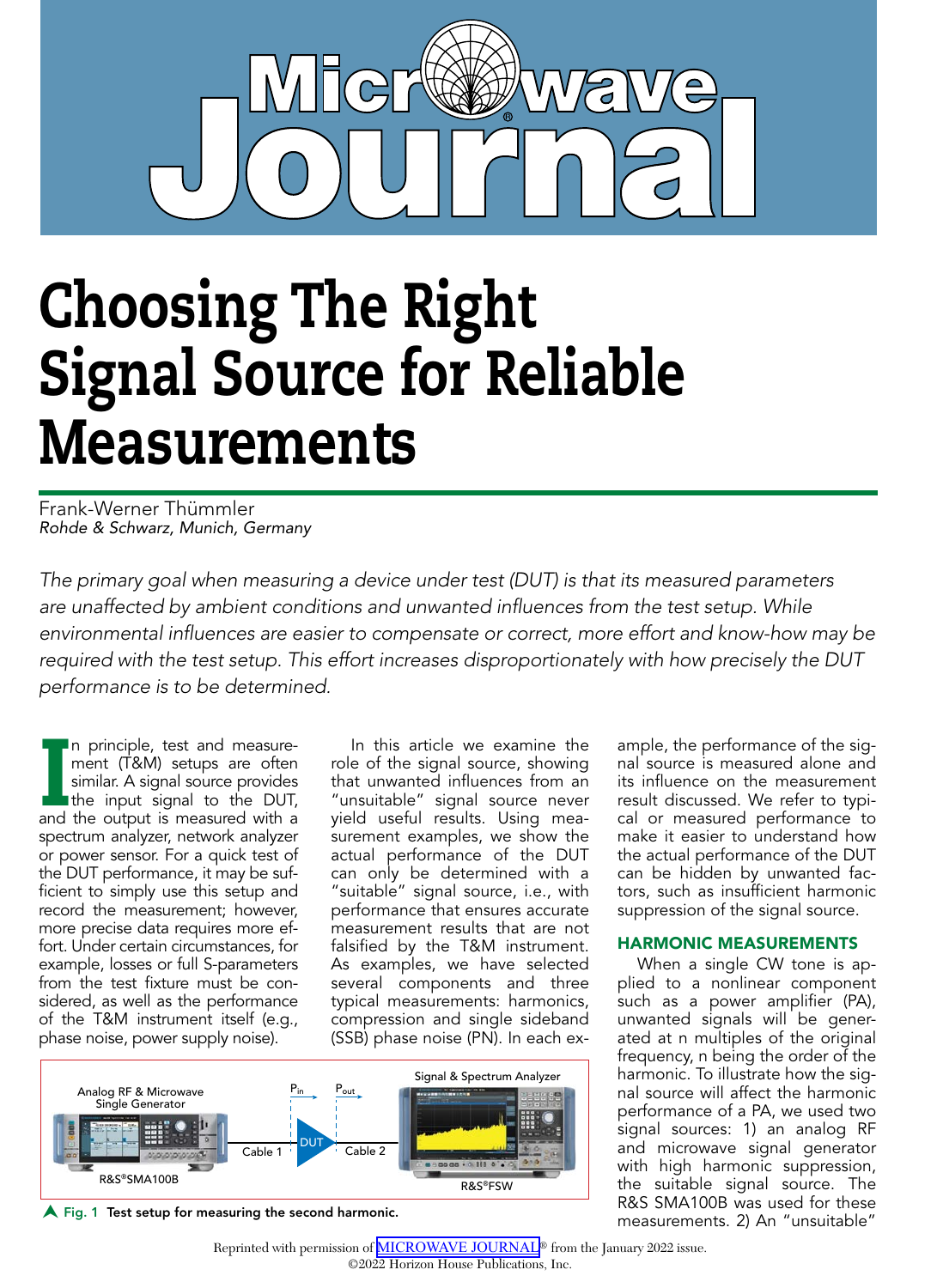

 $\bigwedge$  Fig. 2 Second harmonic of the suitable and the unsuitable signal sources.



 $\bigwedge$  Fig. 3 PA second harmonic measurements with the two signal sources.

source with harmonics greater than -30 dBc. The PA used for the measurements was a GaAs design covering 100 MHz to 7 GHz with 27 dBm saturated output power (Psat) and 7 to 8 dB gain.

*Figure 1* shows the test setup for the harmonic measurements, using an R&S FSW signal and spectrum analyzer to measure the second harmonic. The suitable and unsuitable signal sources were used to drive the PA, sweeping from 100 MHz to 7 GHz while keeping the output power (Pout) of the PA constant at approximately 7 dBm. The input power (Pin) was leveled to compensate for the cables and the frequency response of the PA.

The measured second harmonic performance of the two signal sources is plotted in *Figure 2*, showing a significant difference in harmonic suppression between the suitable and unsuitable sources. Inserting the PA and measuring the harmonic performance with each reveals how the harmonics from the unsuitable signal source make the apparent performance of the PA worse (see *Figure 3*). The effects of the harmonic performance of the signal sources is clearer by comparing the measurements of the individual sources with the combination in a single plot (see *Figure 4*), where the sweep is divided into four frequency ranges. Because the harmonic performance of the combination is the vector sum of the harmonics from the signal source and the PA, depending on the relative phase of the two signals, the combined performance is not simply the addition of the magnitudes of the two.

In ranges 1 and 3, the measurement reflects the



A Fig. 4 Comparing second harmonic measurements of the two signal sources and PAs driven by the respective sources.



A Fig. 5 Measured PA frequency response.



 $\bigwedge$  Fig. 6 Measurement degradation caused by the second harmonic of the signal source.

performance of the unsuitable signal source rather than the PA's harmonics. In range 2, the measurement is closer to the PA's actual performance because the performance of the unsuitable signal source is slightly better than the PA's, so the contribution from the source is less. The interpretation of the measurement in range 4 is trickier. Why is the performance of the unsuitable signal source with the PA better than the source's, when the opposite is expected? The PA's frequency response provides the answer (see *Figure 5*). Above 8 GHz the gain drops; consequently, as the carrier frequency increases above 4 GHz, the second harmonic of the source is increasingly attenuated by the PA, and the measurement of the second harmonic from the combination gets closer to the PA's actual performance.

The conclusion of the test: to avoid harmonic contributions from the signal source, a source with low harmonics should be used to prevent the source from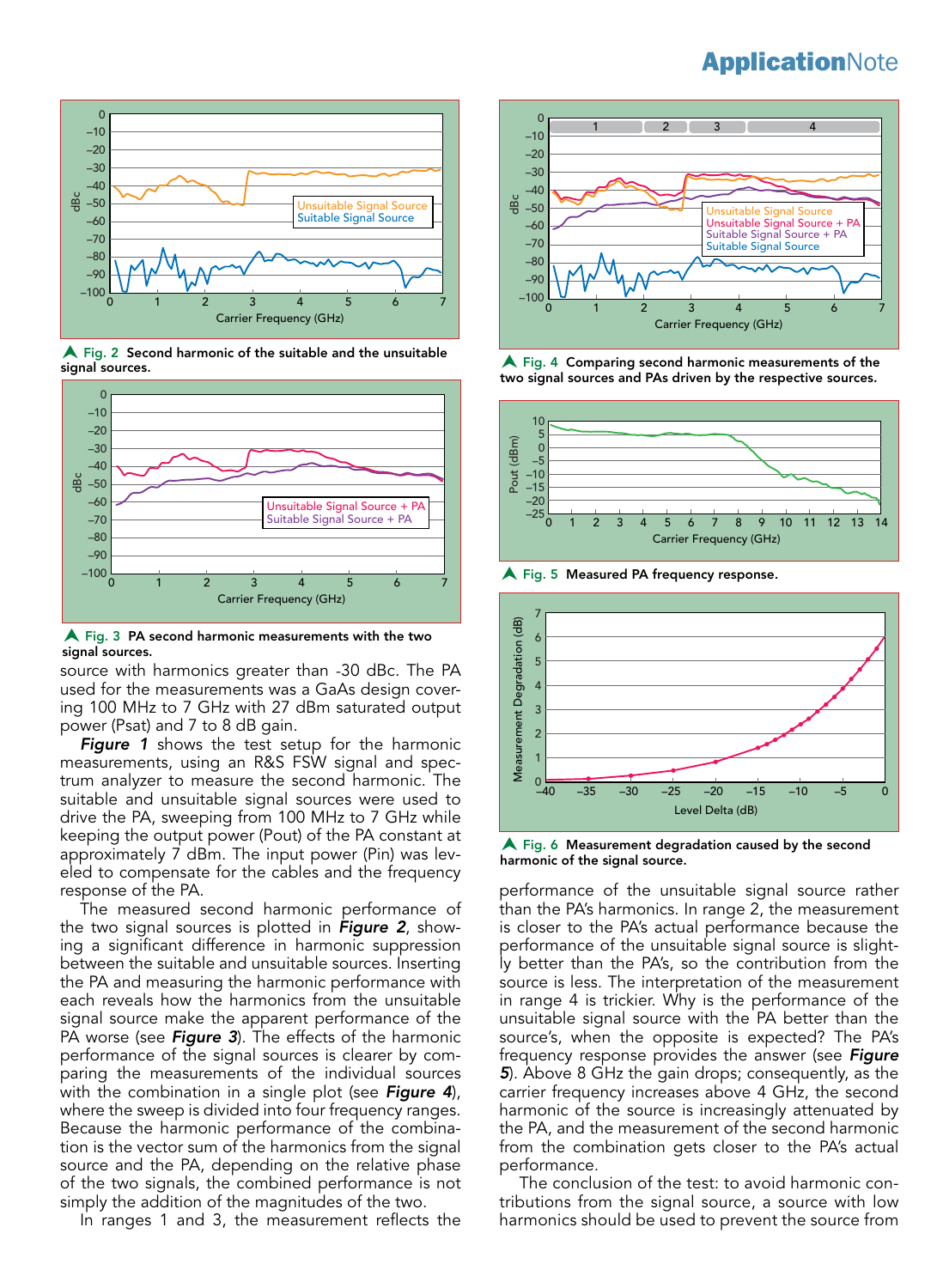

**A** Fig. 7 Input power range required for GaAs and GaN PAs.



A Fig. 8 Output power options of the R&S SMA100B signal generator.

"distorting" the PA measurement. *Figure 6* quantifies how much better the signal source should be to obtain reliable measurements, assuming the worst case where the second harmonics of the signal source and the PA are in phase. For instance, if the second harmonic from the source is 30 dB below the PA's actual performance, the second harmonic measurement of the PA will be degraded by approximately 0.3 dB, worst case.



 $\blacktriangle$  Fig. 9 Test setup for measuring 1 dB compression (P<sub>1dB</sub>) and saturated (P<sub>sat</sub>) power.



 $\blacktriangle$  Fig. 10  $P_{1dB}$  (a) and  $P_{sat}$  (b) measurements using the suitable signal source.

### COMPRESSION MEASUREMENTS

The 1 dB compression point ( $P_{1dB}$ ) at the output of a PA defines the boundary between linear and nonlinear behavior. This is the input power where the smallsignal gain of the PA is reduced by 1 dB. As the input power increases, the PA becomes increasingly nonlinear and produces significant harmonic distortion and intermodulation products.

GaN PAs have higher saturated output power capability than GaAs PAs. Assuming the same gain, the GaN PA will require higher input power to reach  $P_{1dB}$ and the maximum or saturated output power, designated P<sub>sat</sub> (see **Figure 7**). For measuring the P<sub>1dB</sub> and P<sub>sat</sub> of a PA, the signal source must have suitable output power. Addressing this need, Rohde & Schwarz designed the R&S SMA100B to have four output power options (see *Figure 8*). From 20 GHz to approximately

38 GHz, the R&S SMA100B provides more than 30 dBm—compared to the 16 dBm available from traditional signal sources. Higher output power from the signal source may eliminate the need for an external amplifier at the output of the source to drive the PA into compression.

To illustrate this, *Figure 9* shows a typical test setup for measuring  $P_{1dB}$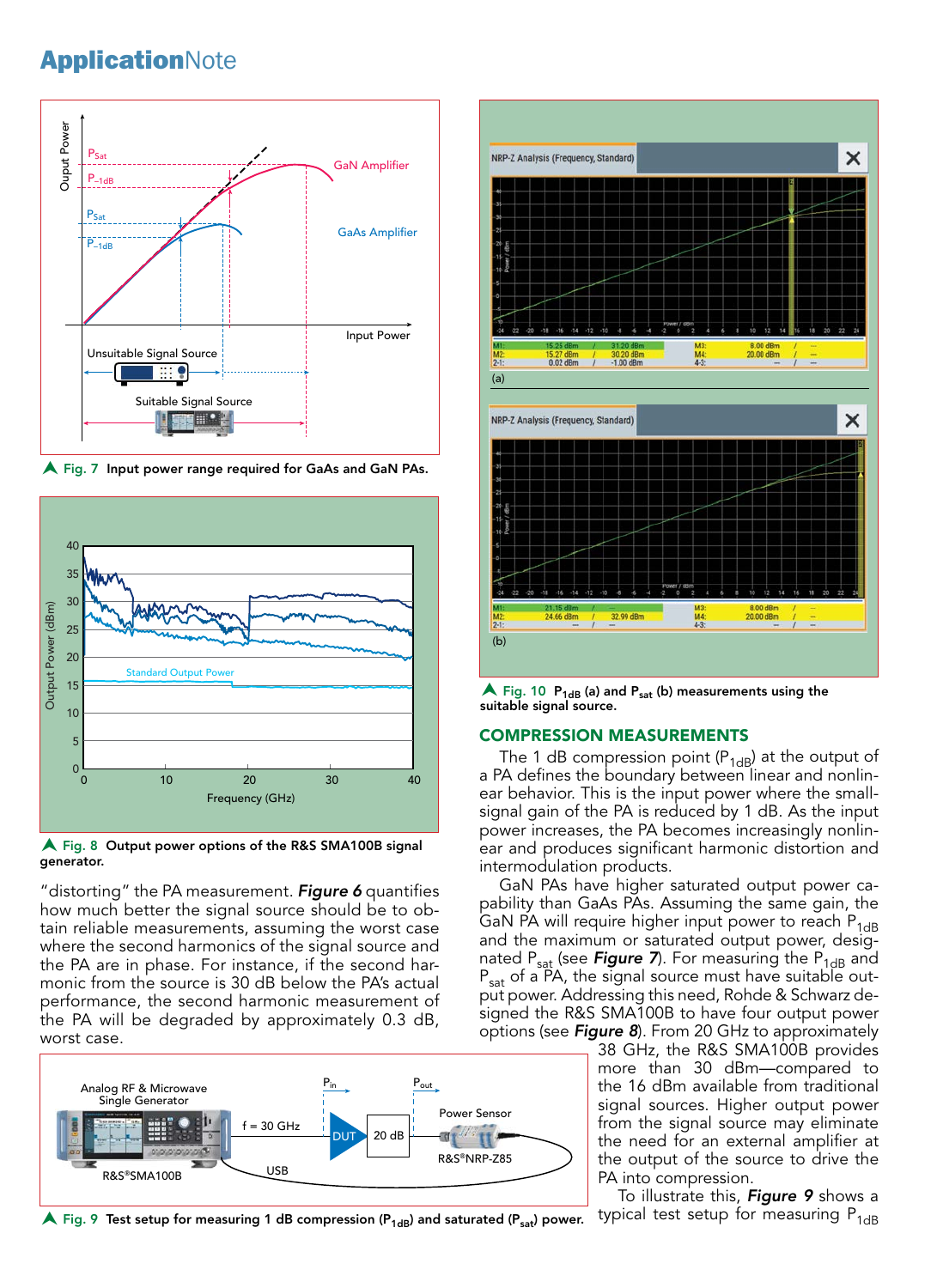

 $\blacktriangle$  Fig. 11 P<sub>1dB</sub> measurement using the unsuitable signal source.



A Fig. 12 Test setup for measuring the SSB PN.

and P<sub>sat</sub>. The power sensor measures the PA output power and feeds back the measurement result to the signal generator via USB, where it can be graphically displayed on the signal generator's display. The 20 dB attenuator after the PA ensures the power sensor is not overdriven. The DUT is a GaN PA covering 27 to 41 GHz with  $P_{sat}$ = 33 dBm and 16 dB gain. The input power  $(P_{in})$  is swept from -25 to +25 dBm at a carrier frequency of 30 GHz. *Figure 10* shows the Pin versus  $P_{out}$  measurements of the PA using a suitable signal source, the yellow trace reflecting the output power and the green trace the linear gain. The y axis accounts for the 20 dB attenuator following the PA. Figure 10a shows a  $P_{1dB}$  measurement of 30.2 dBm, and Figure 10b shows a  $P_{sat}$  of 33.0 dBm. To measure the  $P_{sat}$  of the GaN PA requires  $P_{in} = \sim 25$  dBm at 30 GHz, which is more power than the capability of many signal sources (see *Figure 11*). Using a signal source with lower output power,  $P_{1dB}$  and P<sub>sat</sub> cannot be measured directly without an additional amplifier. Figure 11 shows 30.0 dBm maximum output power from the PA, which reflects the shortfall of the signal

#### SSB PN MEASUREMENTS

rors

source rather than the performance

These measurements show that using a signal source with sufficient output power simplifies the test setup, enabling higher power  $P_{1dB}$ and  $P_{sat}$  measurements without requiring an external amplifier that could introduce measurement er-

of the PA.

Analog and digital circuits rely on pure clock signals. Typical clock signal performance indicators are PN, jitter, wideband noise and spurs. Similarly, a low PN signal source is needed for measuring DUT performance. The residual PN of the DUT determines the PN added by the DUT to the PN of its input signal. Phase-locked loops in high speed digital applications require an input signal with excellent PN performance, i.e., negligible compared to the residual PN of the DUT.

SSB PN (dBc/Hz)

(dBc/Hz  $\overline{a}$ SSB

How can designers ensure the signal source meets the requirements for SSB PN? First, the requirements for the DUT should be defined. Next, the data sheet of the signal source should be reviewed to determine whether the SSB PN performance meets



Frequency Offset

the requirements A Fig. 13 Comparing the SSB PN measurements using the two signal sources.

with enough margin to minimize the contribution from the signal source. We illustrate this with measurements showing how suitable and unsuitable signal sources affect SSB PN measurements. The R&S SMA100B is used as the suitable source, with the option for a maximum SSB PN of -128 dBc/Hz at 10 kHz offset from a 10 GHz carrier and typically providing -132 dBc/Hz. The unsuitable signal source has a specified SSB PN performance of -115 dBc/Hz at 10 kHz offset from a 10 GHz carrier. Although usable for many applications, this signal source may no longer be sufficient to for testing current generation analog-to-digital (ADC) and digital-

to-analog (DAC) converters. In this example, the DUT was a test board with a DAC. The best way to measure the residual SSB PN of the DAC is to generate a sinusoidal signal at its output, where the digital input is  $I = Q = 1$ . The DAC used here has a digital signal processing unit with a digital up-converter, enabling the digital input data to be resampled and shifted in frequency. The numerically-controlled oscillator of the DAC was set to  $f_{\text{out}} = f_{\text{sample}}/9$ , with fsample = 9 GHz, so the DAC output signal was a 1 GHz sine wave.

As with the previous measurements, the setup comprised the two signal sources and the DUT; an R&S FSWP was used to measure the SSB PN (see *Figure 12*). The SSB PN was measured with the suitable signal source, with and without the DAC, and the unsuitable signal source, with and without the